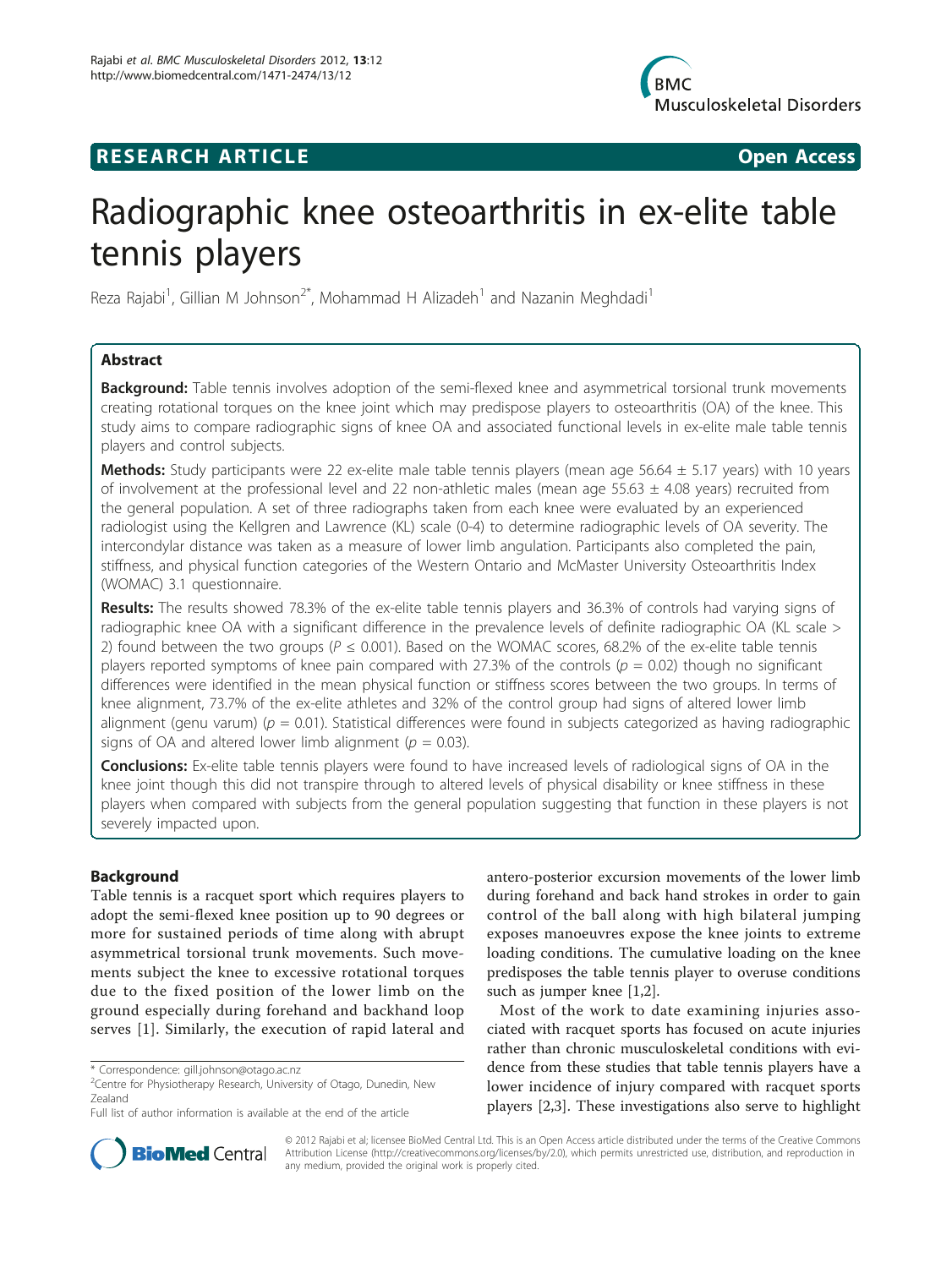the need to examine each racquet sport on an individual basis in order to identify their characteristic injury patterns due to the unique features of each sport [[3](#page-4-0)]. In terms of injury location, table tennis is distinguished by higher levels of shoulder injuries compared with either badminton or tennis [[3\]](#page-4-0) with the knee joint accounting for between 5% of the total number of acute injuries experienced by table tennis players [[3](#page-4-0)].

The most common chronic joint problem seen in retired and ex-elite athletes engaging in any sport with lower limb loading is osteoarthritis (OA) of the knee [[4](#page-4-0)] which gives rise to signs and symptoms of joint pain, aching, tenderness, stiffness and limitation of movement [[5](#page-4-0)]. Elite athletes undertake rigorous training routines over a duration of many years and tend to mirror specific loading patterns on their joints which are representative of those experienced during their respective sports [[6\]](#page-4-0). To date, the majority of studies examining the prevalence rates and levels of OA severity in sports people have focused on high contact sports such as soccer [\[6-8](#page-4-0)] and football players [[9](#page-4-0)-[11](#page-4-0)]. Further study dedicated to table tennis players is needed to examine the levels of degenerative OA in these players. Such information is useful not only for informing players of the possible consequences and benefits of many dedicated years to the sport but also in helping in alerting players to the need for correct training and playing protocols [[1\]](#page-4-0). According to the aim of this study was to compare the radiographs and functional levels in ex-elite table tennis players and control subjects in order to add to the body of information regarding knee OA in athletes involved in this sport.

### Methods

### Subjects

Ex-elite table tennis players who had represented Iran at the national level were recruited with the assistance of the Iranian Table Tennis Federation (ITTF) which provided a list of contact details for 52 eligible individuals. Inclusion criteria for the ex-elite table tennis players were the requirements to have participated in table tennis at the national level for a minimum duration of 10 years and, to be still playing table tennis at the non-professional level at least twice weekly. Of the ex-table tennis players who were approached, 22 agreed to participate in the study (response rate 42%).

An age-and sex-matched control group of 22 community inhabitants were recruited from the general population residing within the city of Tehran by canvassing public places such as parks and shopping malls for volunteers. For the control subjects, the entry criteria were a history of not being engaged in regular exercise or sporting activities.

Subjects from either group were excluded from the study if they had diabetes, osteoporosis, or reported a history of surgical intervention and/or lower limb fractures. Subjects with a high body mass index (BMI) greater than 30 were also excluded due to the confounding influence of obesity in OA [\[12\]](#page-4-0). Four ex-elite table tennis players had been excluded from entering the study on the grounds of having a BMI > 30.

Ethical approval for the study was granted from the local Human Ethics Committee with all subjects providing written informed consent prior to their participation in the study.

#### Outcome measures

#### Anthropometric data

Anthropometric details of height (cm) and weight (kg) were taken from each subject and their BMI was calculated ( $\text{kg/m}^2$ ). The intercondylar distance (cm) was measured between the medial condyles of the femur using an anthropometric caliper (Tommy 3 Bone Caliper, Rosscraft, Issaquah, USA). For this latter measurement, the subject was in barefoot standing with the feet as close together as possible and, with the weight evenly distributed on each foot according to method outlined by Sass and Hassan [[13](#page-4-0)] (Figure [1](#page-2-0)). The intercondylar distance represents the degree of medial angulation of the tibia below the knee joint or genu varum ("bow legs") [[14](#page-4-0)]. Subjects were then categorized as having a genu varum tendency if the intercondylar distance exceeded 5 cm.

#### Smoking status

Due the possible influence of smoking status on severity of radiographic osteoarthritis in the knee joint details [[15\]](#page-4-0) of whether the subjects was a smoker or an exsmoker was gathered and they were categorized smoker/ ex-smoker or non-smoker accordingly.

#### Radiographic grades

For each subject a bilateral set of radiographic films (antero-posterior, lateral and patello-femoral [PF] joint) was taken of both knees. Standard radiographic techniques were used with antero-posterior and lateral views taken of the tibial-femoral (TF) joint of the knee with the subject registered in the standing position and, for the PF joint view, in the sitting position, so as to optimise visualization of the respective knee joint spaces [\[16](#page-4-0)].

The radiographs were graded using the Kellgren and Lawrence (KL) 0-4 scale [\[17\]](#page-4-0) using the criteria as outlined in Table [1](#page-2-0)[\[17\]](#page-4-0). All radiographs were graded by a single experienced radiologist who was blinded to knowledge of the subject's group status. For the purposes of analysis definite radiographic OA was defined as a KL grade of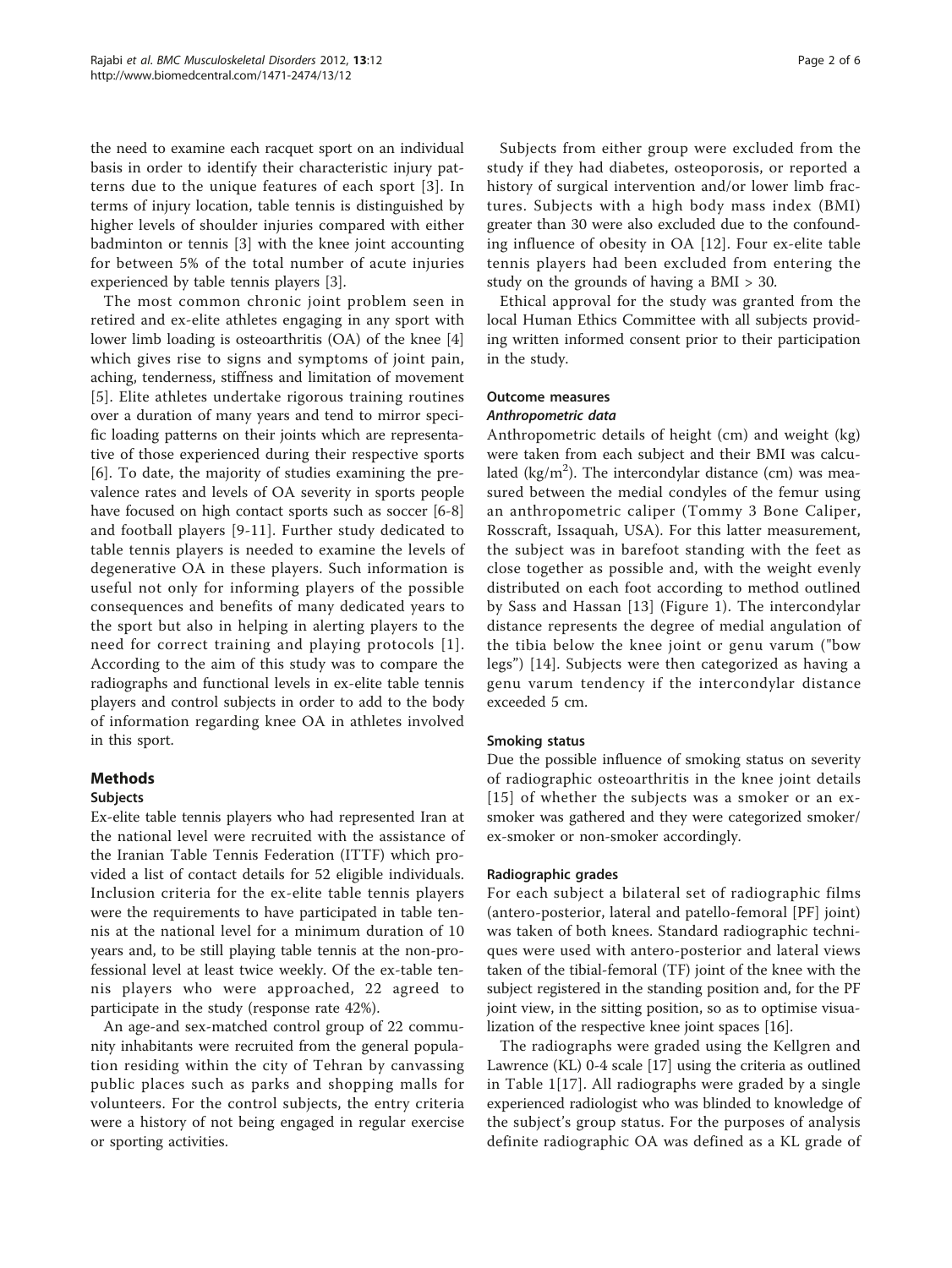<span id="page-2-0"></span>

greater than 2 with the final grade assigned to a subject being the highest grade in the radiographic films of the most severely affected knee [\[15\]](#page-4-0).

## Western Ontario and McMaster University Osteoarthritis Index (WOMAC)

Subjects completed the Western Ontario and McMaster University Osteoarthritis Index (WOMAC 3.1) [[18\]](#page-4-0). The

WOMAC is a self-administered questionnaire designed to monitor the course of osteoarthritis and the Pain, Stiffness and Physical Function categories of the questionnaire were used to evaluate symptoms and functioning. Activities in each categories were graded according to the level of difficulty using a 0-4 Likert scale which ranged from none to extreme where the response of  $0 =$  none, 1  $=$  mild,  $2 =$  moderate,  $3 =$  severe and  $4 =$  extreme.

## Statistical analysis

Comparisons between the ex-elite table tennis players and the control group were performed using the independent student t-test for continuous variables and categorical data were examined using the Chi-Square Test. The criteria of definite radiographic OA  $(K/L > 2)$  and tendency for genu varum (intercondylar distance > 5) was used for group analysis. The level of statistical significance for all analyses was determined to be  $p \leq 0.05$ . All data were analyzed using Statistical Package of Social Science (SPSS) software for Windows (Version 17.0).

## Results

## Baseline characteristics

The baseline characteristics for the 22 ex-elite table tennis players (mean age  $56.64 \pm 5.17$  years) with 10 years of involvement at the professional level and 22 non-athletic males age  $(55.63 \pm 4.08 \text{ years})$  are detailed in Table [2](#page-3-0). Of these variables, only the intercondylar distance was significantly different ( $P = 0.01$ , mean difference 1.14 cm, CI: 0.23-2.04) indicating a tendency towards genu varum in the ex-elite table tennis player group. In terms of knee alignment, 73.7% of the ex-elite athletes and 32% of the control group had signs of altered lower limb alignment (genu varum) ( $p = 0.01$ ). There was no significant difference in numbers of smokers/ex-smokers versus nonsmokers between the two groups ( $P = 0.08$ ) (Table [2](#page-3-0)).

## Radiographic knee osteoarthritis outcomes

From the radiographs and, according to the criteria of  $> 2$ on the KL scale the prevalence levels of definite radiographic OA was  $54.5\%$  (n = 12) for the ex-elite table tennis

### Table 1 Levels of radiographic knee osteoarthritis according to the Kellgren and Lawrence scale

| Stage          | Kellgren & Lawrence criteria                                                                                            | Ex-elite table tennis players ( $n = 22$ ) Control subjects ( $n = 22$ ) |            |
|----------------|-------------------------------------------------------------------------------------------------------------------------|--------------------------------------------------------------------------|------------|
| $\mathbf{0}$   | Normal                                                                                                                  | 5(22.7%)                                                                 | 14 (63.7%) |
|                | Doubtful narrowing of joint space and possible osteophytic lipping                                                      | 5(22.7%)                                                                 | 7(31.7%)   |
| 2              | Definite osteophytes and possible narrowing of JS                                                                       | 6(27.3%)                                                                 | $1(4.5\%)$ |
| 3              | Moderate multiple osteophytes,<br>definite narrowing of JS,<br>some sclerosis and possible<br>deformity of bone contour | 5(22.7%)                                                                 |            |
| $\overline{4}$ | Large osteophytes, marked narrowing of JS, severe sclerosis, and<br>definite deformity of bone contour                  | 1 (4.6%)                                                                 |            |

JS = joint space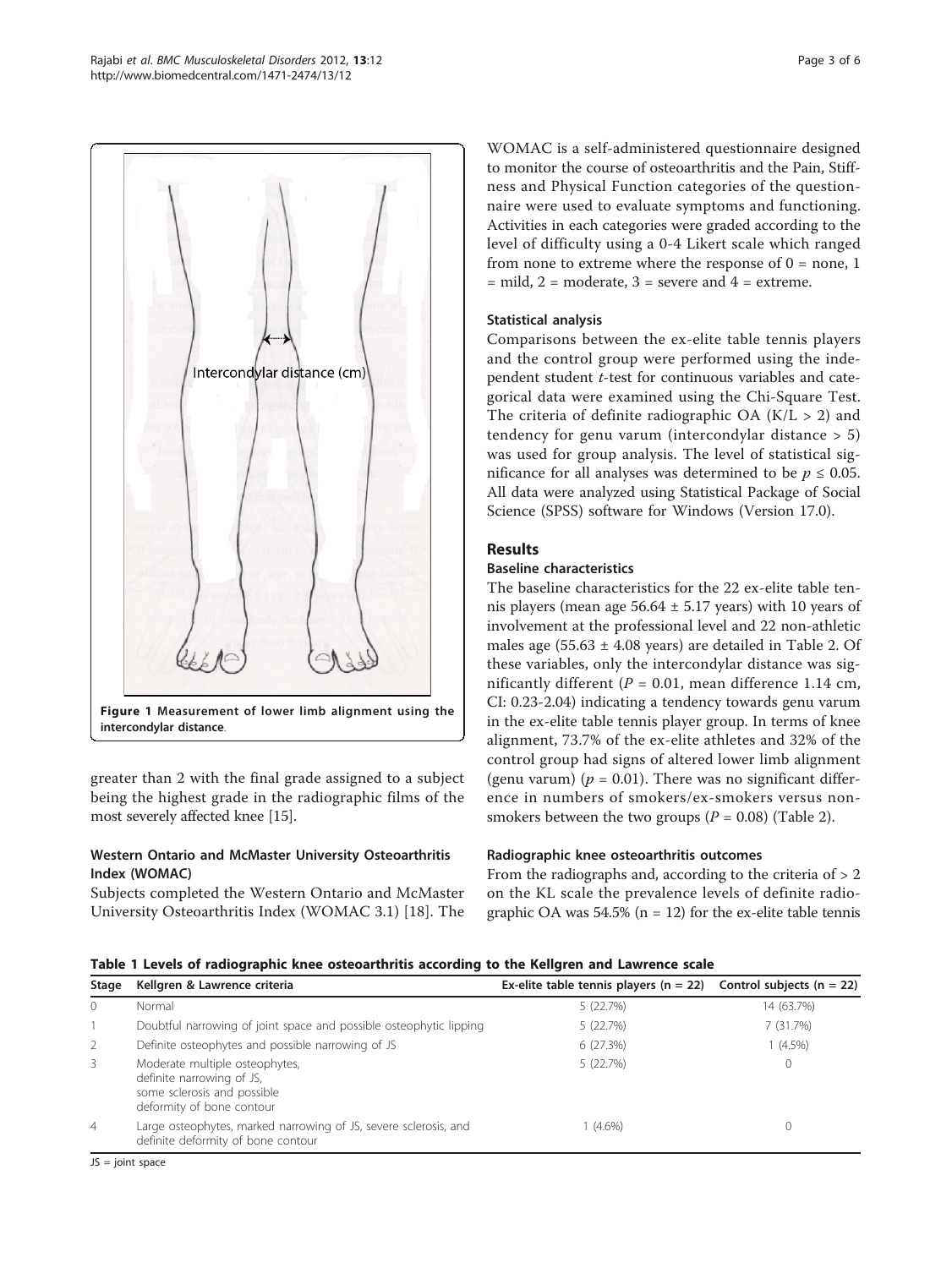|                                          | Ex-elite table tennis players ( $n = 22$ ) |               | <b>Controls</b><br>$(n = 22)$ |               |           |
|------------------------------------------|--------------------------------------------|---------------|-------------------------------|---------------|-----------|
| <b>Characteristics</b>                   | Mean/<br>percentage                        | 95% CI        | Mean/<br>percentage           | 95% CI        | P value   |
| Mean age (years)                         | 56.64                                      | 66.67-46.41   | 55.63                         | 61.67-49.59   | 0.52      |
| Mean height (cm)                         | 172.63                                     | 187.07-158.19 | 174.00                        | 187.03-160.97 | 0.53      |
| Mean weight (kg)                         | 76.31                                      | 92.75-59.87   | 77.36                         | 91.65-63.07   | 0.66      |
| Mean body mass index ( $\text{kg/m}^2$ ) | 25.30                                      | 29.74-20.86   | 25.60                         | 29.19-22.01   | 0.63      |
| Intercondylar distance (cm)              | 4.96                                       | 7.97-1.95     | 3.78                          | $6.95 - 0.81$ | $0.01$ ** |
| Smokers/ex-smokers (%)                   | 13.6                                       |               | 36.4                          |               | 0.08      |
|                                          |                                            |               |                               |               |           |

#### <span id="page-3-0"></span>Table 2 Baseline characteristics

 $** P < 0.01$  Student T-test

players and  $4.5\%$  (n = 1) for the control subjects with a significant difference found between the two groups ( $P \leq$ 0.001). In the breakdown of frequencies detailed in Table [1](#page-2-0) it was found that 78.3% of the ex-elite table tennis players had varying signs of radiographic OA in their knee joints and in comparison, only 36.3% of the control group had signs of OA with correspondingly less advanced radiological signs of OA according the KL scale.

#### WOMAC scores

The results of the WOMAC questionnaire assessed as a group mean difference showed that 68.2% of the ex-elite table tennis players reported symptoms of knee pain compared with only 27.3% of control group ( $p = 0.02$ ) (Table 3). However, no significant difference was identified between the two groups for either the mean physical function ( $P = 0.11$ ) or stiffness scores ( $P = 0.22$ ) (Table 3).

#### Lower limb alignment

A significant relationship ( $P = 0.03$ ) was also identified between subjects categorized according tendency to genu varum (> 5 cm) and definite signs of radiographic OA (KL grade > 2) using the Pearson's chi-square statistic indicating a relationship between the two outcome variables.

#### **Discussion**

In this study, a significantly higher prevalence and a pattern of more advanced radiological OA in the knee joints of ex-elite table tennis players was found when compared with control group who were matched for sex, age, weight, and height. Furthermore the table tennis players

reported significantly higher levels of knee pain (Table 3) and with signs of altered lower limb alignment (genu varum) when compared with the control group (Table [1](#page-2-0)). However the results also found that the physical signs of knee OA did not transpire through to increased physical disability or knee stiffness in the ex-elite table tennis group as measured by the sub-scores in the WOMAC index. As in other countries the prevalence of knee OA in Iran is high within the general population [\[19\]](#page-5-0) and the degree of radiographic severity for knee OA in the control group in this study compared well with age specific prevalence rates in other population studies [\[20\]](#page-5-0).

The distinguishing feature of all racket sports including that of table tennis is that the manoeuvres often occur in asymmetrical body postures onto a semi-flexed knee and it is this feature which is likely to one of the key factors in exposing the knee to increased risk for the development of OA in the ex-elite table tennis players. The combination of rapid acceleration, deceleration, jumping and landing movements seen in table tennis players [[1](#page-4-0)] are common to racket sports as a whole and collectively the results of this study, serves to highlight the increased vulnerability of racket players to knee OA when playing at the professional or the elite level over a period of at least ten years.

It is also noted that in this study that the elite table tennis players tended to have an increased varum deformity of the lower limb which is strongly indicative of destruction to the medial rather than the lateral compartment of the knee [[16](#page-4-0)] and this finding may be reflective of the type of loading pattern associated with table tennis playing.

Table 3 WOMAC category scores for pain, stiffness and physical function

|                                | Ex-elite table tennis<br>players $n = 22$ | Control subjects<br>$n = 22$ |                 |                |             |
|--------------------------------|-------------------------------------------|------------------------------|-----------------|----------------|-------------|
|                                | Mean $\pm$ SD                             | Mean $\pm$ SD                | Mean difference | 95% CI         | P value     |
| <b>WOMAC Pain</b>              | $2.81 + 1.25$                             | $0.82 \pm 1.59$              | 2.00            | $0.36 - 3.64$  | $P = 0.02*$ |
| <b>WOMAC Stiffness</b>         | $0.63 + 3.47$                             | $0.27 + 0.55$                | 0.36            | $-0.23 - 29$   | $P = 0.22$  |
| <b>WOMAC Physical Function</b> | $5.95 + 5.72$                             | $3.48 \pm 4.28$              | 2.47            | $-0.60 - 5.55$ | $P = 0.11$  |

 $*P \leq 0.05$  Student T-test

WOMAC = Western Ontario and McMaster University Osteoarthritis Index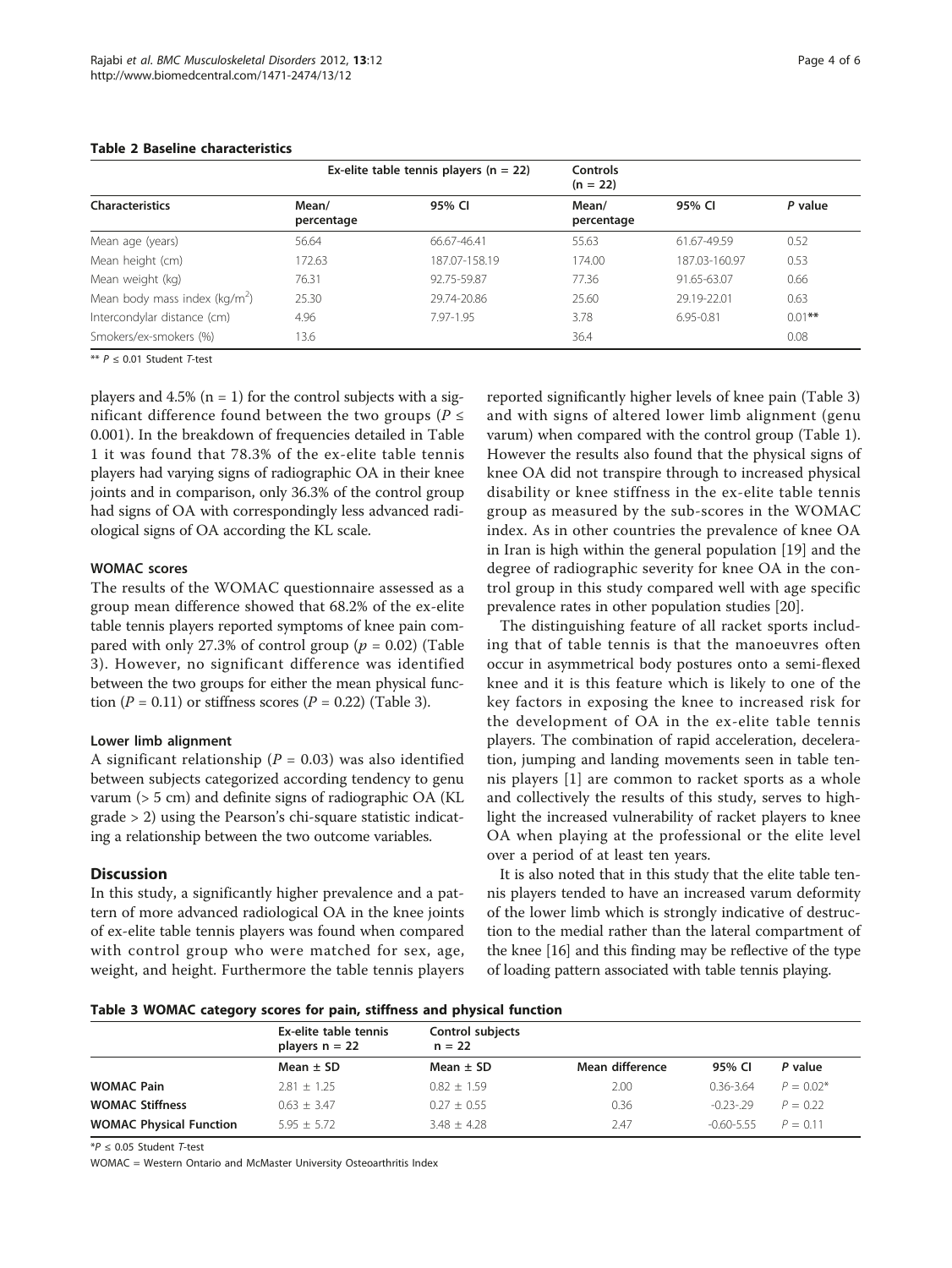<span id="page-4-0"></span>The principal contributions of this paper are twofold. Firstly this study demonstrates the increased prevalence and severity of radiographic knee OA in ex-elite table tennis players at least equivalent to other groups of older athletes at the professional and elite level such as footballers [9-11] and soccer players [6-8]. Secondarily in a more positive vein, the results also suggest that continued involvement in sport as was the case in these ex-elite table tennis players tends to confer them with some protective effects against impacts on physical disability and symptoms of knee stiffness when compared with individuals from the general population.

Previous injury to a joint and occupation [6,[20](#page-5-0)-[26](#page-5-0)] are among the important determinants of knee OA and one of the main limitations of this study was these details were not gathered. In keeping with recommendations that when studying OA and sporting activity a control group was included [[27\]](#page-5-0). However it is acknowledged the recruitment process of selected subjects from public places may have given rise to a selection bias. Although the method of measuring lower limb alignment in this study followed a well-established clinical protocol [14] no data of the reliability or validity of this approach is available and so represents an additional limitation in the study. Furthermore, although the radiographs were taken in the weight bearing position so as to optimize visibility of the TF joint space [16] no differentiation was made between the TF and PF joint involvement on the overall radiographic scores and this information would have been useful in detailing potentially characteristic patterns of OA within the knee joint in elite table tennis players. The authors also acknowledge the fact that aetiology of OA is multifactorial [[28](#page-5-0)] and many other factors such as the protective effects of engaging in regular aerobic exercise may be contributing to the favourable WOMAC disability scores [\[29](#page-5-0)].

#### Conclusions

This study reports the finding of an increased prevalence and severity of radiographic knee OA along with an increased tendency towards genu varum and reported levels of knee pain in a group of ex-elite table tennis players when compared with subjects recruited from the general population. Paradoxically no differences in joint stiffness or physical disability were found and collectively these findings imply that the negative effects of knee OA are not impacting severely on function in this group of ex-elite athletes.

#### Acknowledgements

The authors thank the staff from Iranian Sport Medicine Federation Clinic (particularly Dr Mehershad Porsaeid Esfahani, Sports Medicine Specialist) for their help and support.

#### Author details

<sup>1</sup>Physical Education and Sport Sciences Department, University of Tehran, Tehran, Iran. <sup>2</sup> Centre for Physiotherapy Research, University of Otago, Dunedin, New Zealand.

#### Authors' contributions

RR and MA conceived the study and supervised its design, execution and data analysis. RR and NM participated in the preliminary drafting of the manuscript, data collection, management and statistical analyses. GJ assisted with statistical interpretation and wrote the paper with input from RR. All authors read and approved the final manuscript.

#### Competing interests

The authors declare that they have no competing interests.

Received: 5 August 2011 Accepted: 6 February 2012 Published: 6 February 2012

#### References

- 1. Hudetz D: The knee is biological transmission. In Proceedings of International Science Congress-Table Tennis and the Aging Population: 12-14 June 2009; Poreč. Edited by: Kondrič M, Furjan-Mandić G, Munivrana G. Zagreb: European Table Tennis Union, Croatian Table Tennis Association, University of Zagreb; Ljubljana: University of Ljubljana; 2009:8-12.
- 2. Kondrič M, Furjan-Mandić G, Petrinović-Zekan L, Ciliga D: Comparison of injuries between Slovenian table tennis and badminton players. In Science and Racket Sports IV. Edited by: Lees A, Cabello D, Torres G. London: Routledge; 2008:112-117.
- 3. Kondrič M, Matković BR, Furjan-Mandić G, Hadžić , Dervišević E: [Injuries in](http://www.ncbi.nlm.nih.gov/pubmed/21755712?dopt=Abstract) [Racket Sports among Slovenian Players.](http://www.ncbi.nlm.nih.gov/pubmed/21755712?dopt=Abstract) Coll Antropol 2011, 35(2):413-417.
- 4. Spector TD, Harris PA, Hart DJ, Cicuttini FM, Nandra D, Etherington J, Wolman RL, Doyle DV: [Risk of osteoarthritis associated with long-term](http://www.ncbi.nlm.nih.gov/pubmed/8651993?dopt=Abstract) [weight-bearing sports: a radiologic survey of the hips and knees in female](http://www.ncbi.nlm.nih.gov/pubmed/8651993?dopt=Abstract) [ex-athletes and population controls.](http://www.ncbi.nlm.nih.gov/pubmed/8651993?dopt=Abstract) Arthritis Rheum 1996, 39(6):988-995.
- 5. Sharma L, Kapoor D, Issa S: [Epidemiology of osteoarthritis: an update.](http://www.ncbi.nlm.nih.gov/pubmed/16462520?dopt=Abstract) Curr Opin Rheumatol 2006, 18(2):147-156.
- 6. Kujala UM, Kettunen J, Paananen H, Aalto T, Battie MC, Impivaara O, Videman T, Sarna S: [Knee Osteoarthritis in Former Runners, Soccer](http://www.ncbi.nlm.nih.gov/pubmed/7718008?dopt=Abstract) [Players, Weight Lifters, and Shooters.](http://www.ncbi.nlm.nih.gov/pubmed/7718008?dopt=Abstract) Arthritis Rheum 1995, 38(4):539-546.
- 7. Drawer S, Fuller CW: Propensity for osteoarthritis and lower limb joint pain in retired professional soccer players. Br J Sport Med 2001, 35(6):402-408.
- 8. Elleuch MH, Guermazi M, Mezghanni M, Ghroubi S, Fki H, Mefteh S, Baklouti S, Sellami S: [Knee osteoarthritis in 50 former top-level soccer](http://www.ncbi.nlm.nih.gov/pubmed/18374445?dopt=Abstract) [players: a comparative study.](http://www.ncbi.nlm.nih.gov/pubmed/18374445?dopt=Abstract) Ann Readapt Med Phys 2008, 51(3):174-178.
- 9. Deacon A, Bennell K, Kiss ZS, Crossley K, Brukner P: [Osteoarthritis of the](http://www.ncbi.nlm.nih.gov/pubmed/9066547?dopt=Abstract) [knee in retired, elite Australian Rules footballers.](http://www.ncbi.nlm.nih.gov/pubmed/9066547?dopt=Abstract) Med J Australia 1997, 166(4):187-190.
- 10. Golightly YM, Marshall SW, Callahan LF, Guskiewicz K: [Early-Onset Arthritis](http://www.ncbi.nlm.nih.gov/pubmed/19953841?dopt=Abstract) [in Retired National Football League Players.](http://www.ncbi.nlm.nih.gov/pubmed/19953841?dopt=Abstract) J Phys Act Health 2009, 6(5):638-643.
- 11. Klunder KB, Rud B, Hansen J: [Osteoarthritis of the hip and knee joint in](http://www.ncbi.nlm.nih.gov/pubmed/7211298?dopt=Abstract) [retired football players.](http://www.ncbi.nlm.nih.gov/pubmed/7211298?dopt=Abstract) Acta Orthop Scand 1980, 51(6):925-927.
- 12. Jordan JM, Luta G, Renner JB, Linder GF, Dragomir A, Hochberg MC, Fryer JG: [Self-reported functional status in osteoarthritis of the knee in a](http://www.ncbi.nlm.nih.gov/pubmed/8997916?dopt=Abstract) [rural southern community: The role of sociogeographic factors, obesity,](http://www.ncbi.nlm.nih.gov/pubmed/8997916?dopt=Abstract) [and knee pain.](http://www.ncbi.nlm.nih.gov/pubmed/8997916?dopt=Abstract) Arthritis Care Res 1996, 9(4):273-278.
- 13. Sass P, Hassan G: Lower extremity abnormalities in children. Am Fam Phys 2003, 68(3):461-468.
- 14. Greene WB: Genu varum and genu valgum in children: differential diagnosis and guidelines for evaluation. Comp Ther 1996, 22(1):22-29.
- 15. Sudo A, Miyamoto N, Horikawa K, Urawa M, Yamakawa T, Yamada T, Uchidai T: [Prevalence and risk factors for knee osteoarthritis in elderly](http://www.ncbi.nlm.nih.gov/pubmed/18843454?dopt=Abstract) [Japanese men and women.](http://www.ncbi.nlm.nih.gov/pubmed/18843454?dopt=Abstract) J Orthop Sci 2008, 13(5):413-418.
- 16. Ahlback S: Osteoarthrosis of the knee. A radiographic investigation. Acta Radiol Diagn (Stockh) 1968, 277(Suppl):7-72.
- 17. Kellgren JH, Lawrence JS: [Radiological Assessment of Osteo-Arthrosis.](http://www.ncbi.nlm.nih.gov/pubmed/13498604?dopt=Abstract) Ann Rheum Dis 1957, 16(4):494-502.
- 18. Bellamy N: [WOMAC: A 20-year experiential review of a patient-centered](http://www.ncbi.nlm.nih.gov/pubmed/12465137?dopt=Abstract) [self-reported health status questionnaire.](http://www.ncbi.nlm.nih.gov/pubmed/12465137?dopt=Abstract) *J Rheumatol* 2002, 29(12):2473-2476.